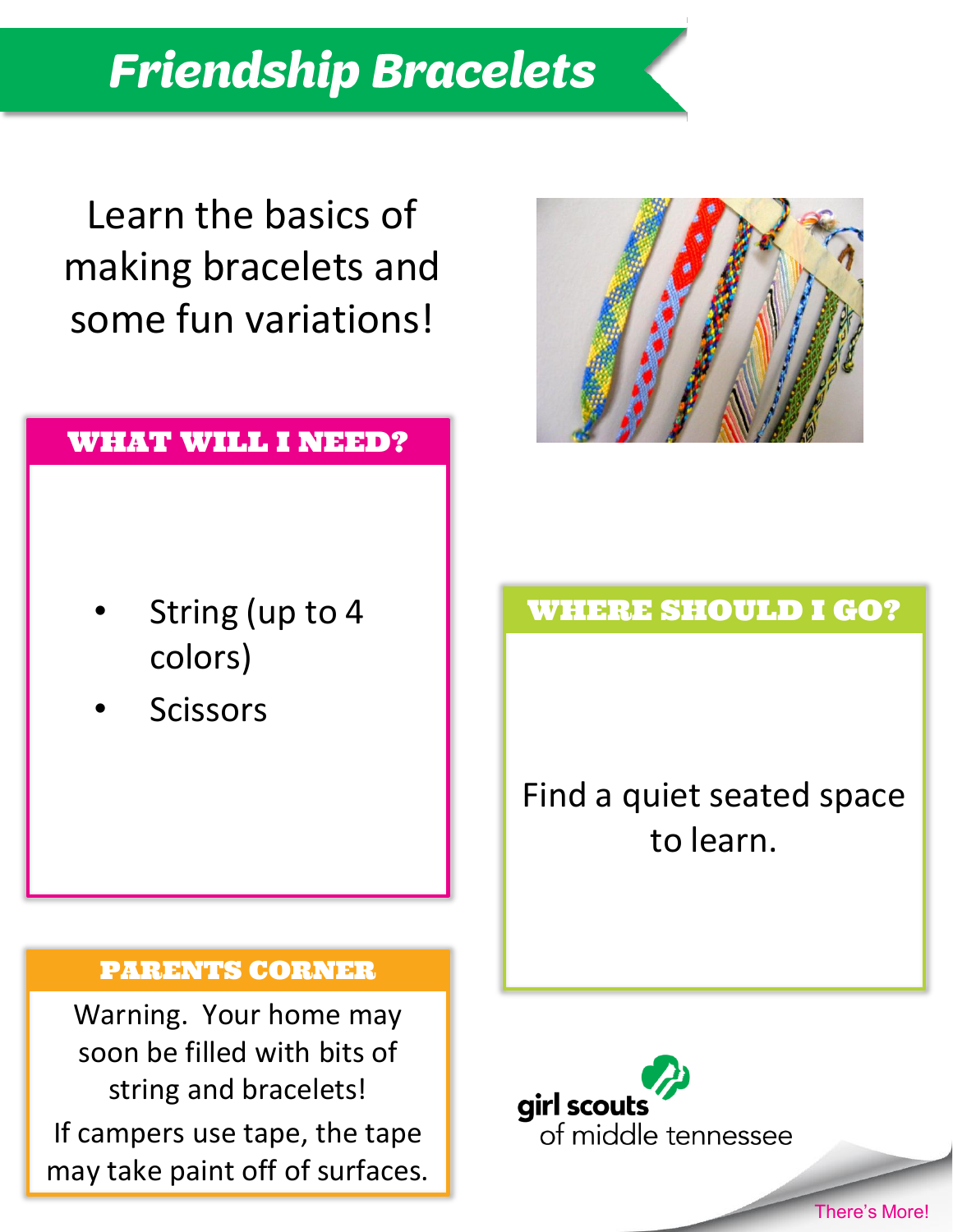## INSTRUCTIONS (continued)

Diagonal Technique:

\* Cut as many strings as you want (video has 6).

1. Gather all of your strings, and tie an overhand knot at the top, using all of your strings.

2. Fasten your knot to a clipboard, binder clip, or tape to a table or wall.

3. Start by using the farthest left string to wrap around the others, one at a time. After you use the 4 knot on one string, move to its neighbor string and repeat.

4. After you have used one color all the way across from left to right, SWAP colors.

5. When finished gather all of your strings and tying an overhand knot using all of the strings together.

\* Picture will be on another page.

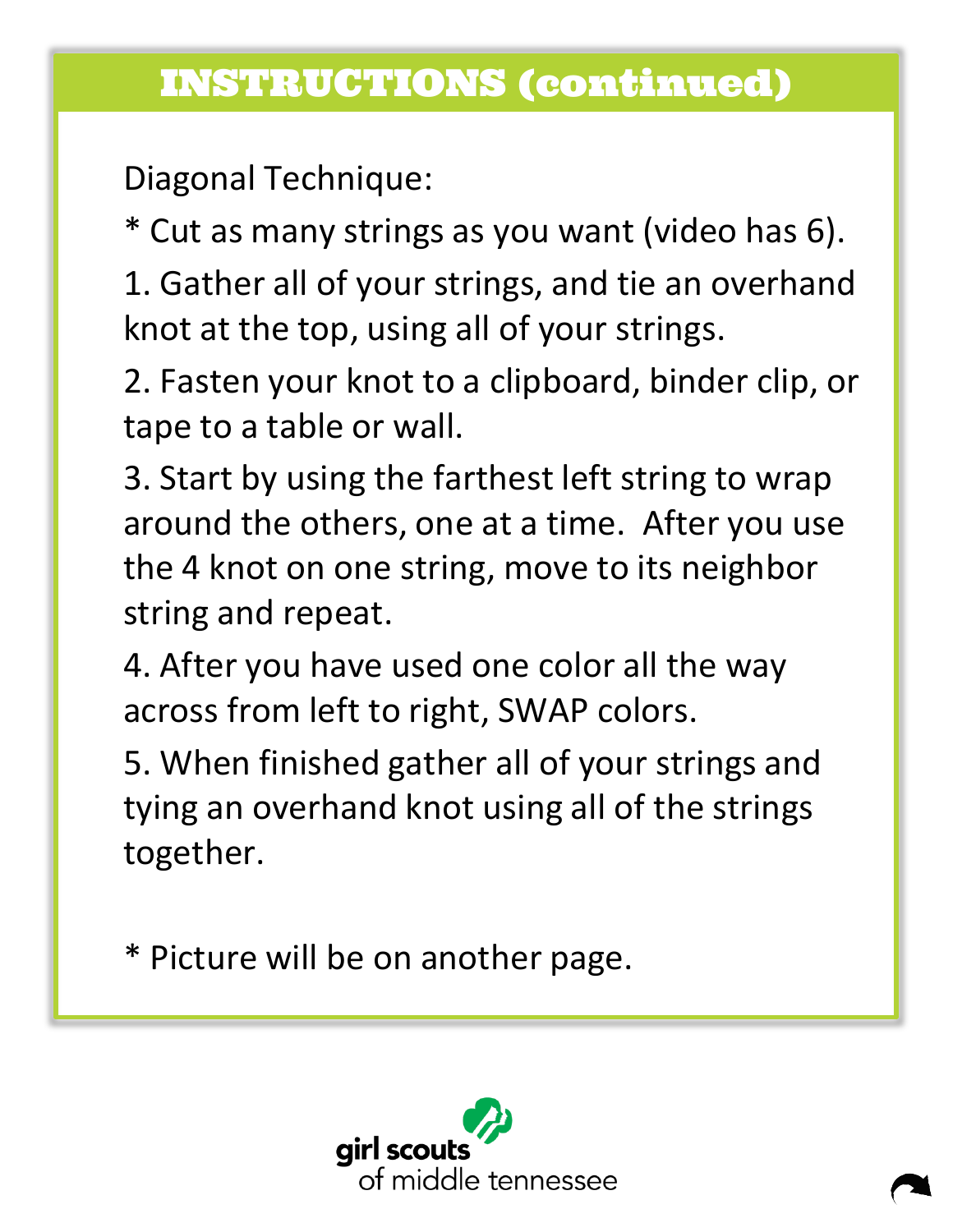